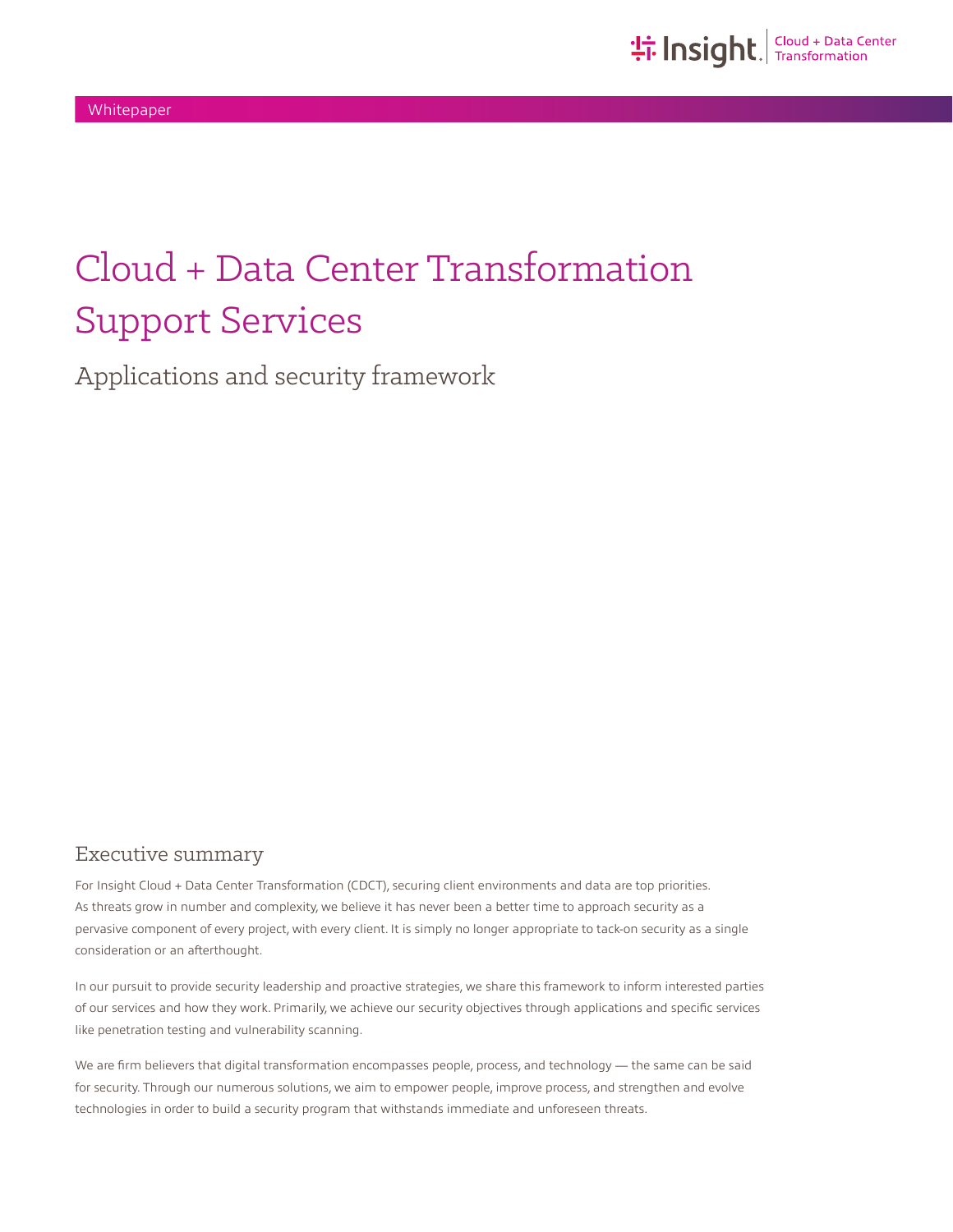## Table of contents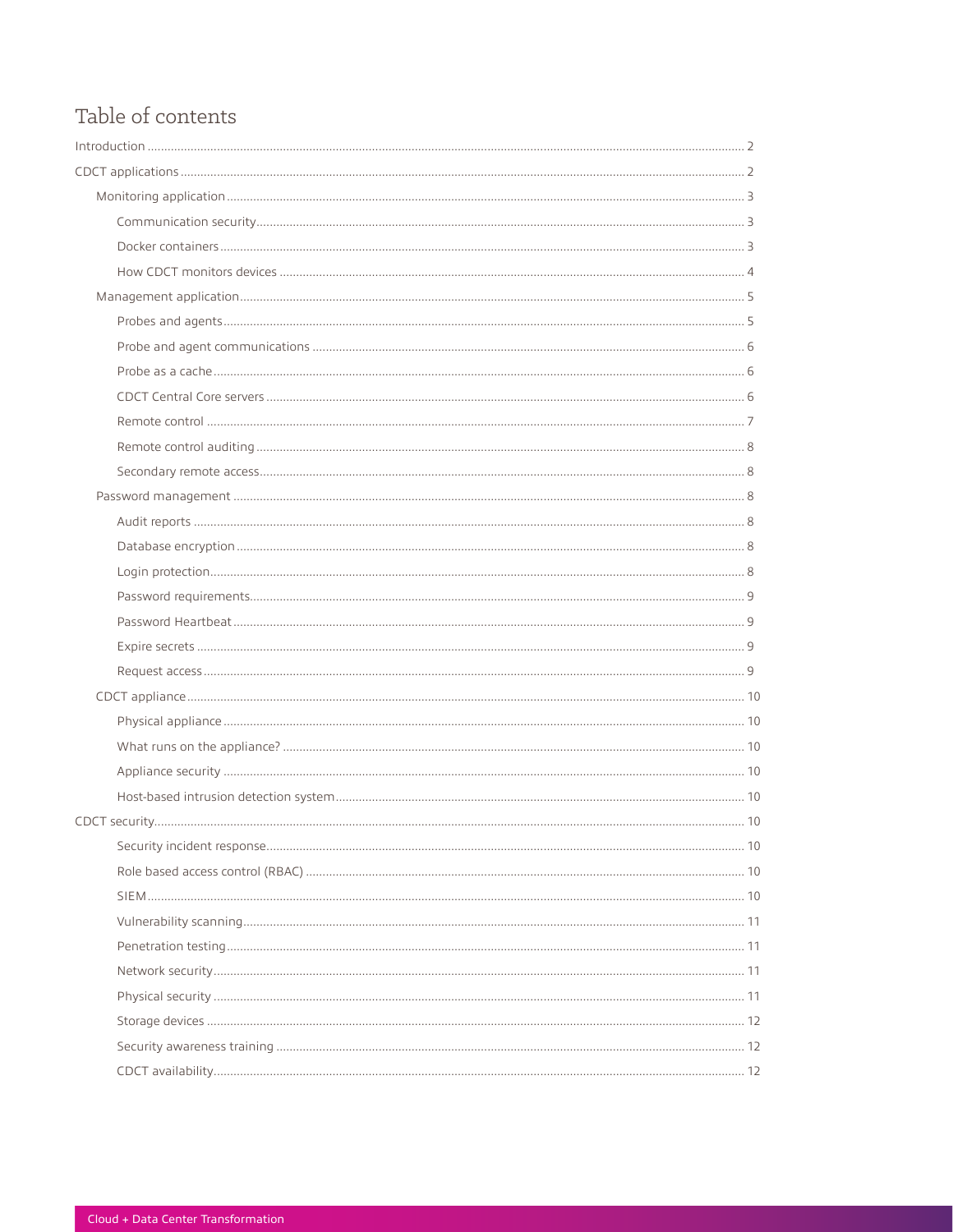## <span id="page-2-0"></span>Introduction

CDCT Support Services are mainly comprised of applications and security solutions. Here, we will review four major applications — monitoring, management, password management, and automation. We then share details about our various security services.

Though our perspective here will be more narrowed than broad, we invite interested readers to explore our other materials that provide glimpses into the methods, strategies, and best practices we employ to support our clients in their transformation journeys.

## CDCT applications

We run four primary applications to manage and monitor an environment. Each application has a different architecture, infrastructure, and set of requirements. We use a monitoring application, a management application, a password management application, and an automation platform. How each application performs within our services ecosystem is shown in the chart below. Specific capabilities are detailed in the following written sections.

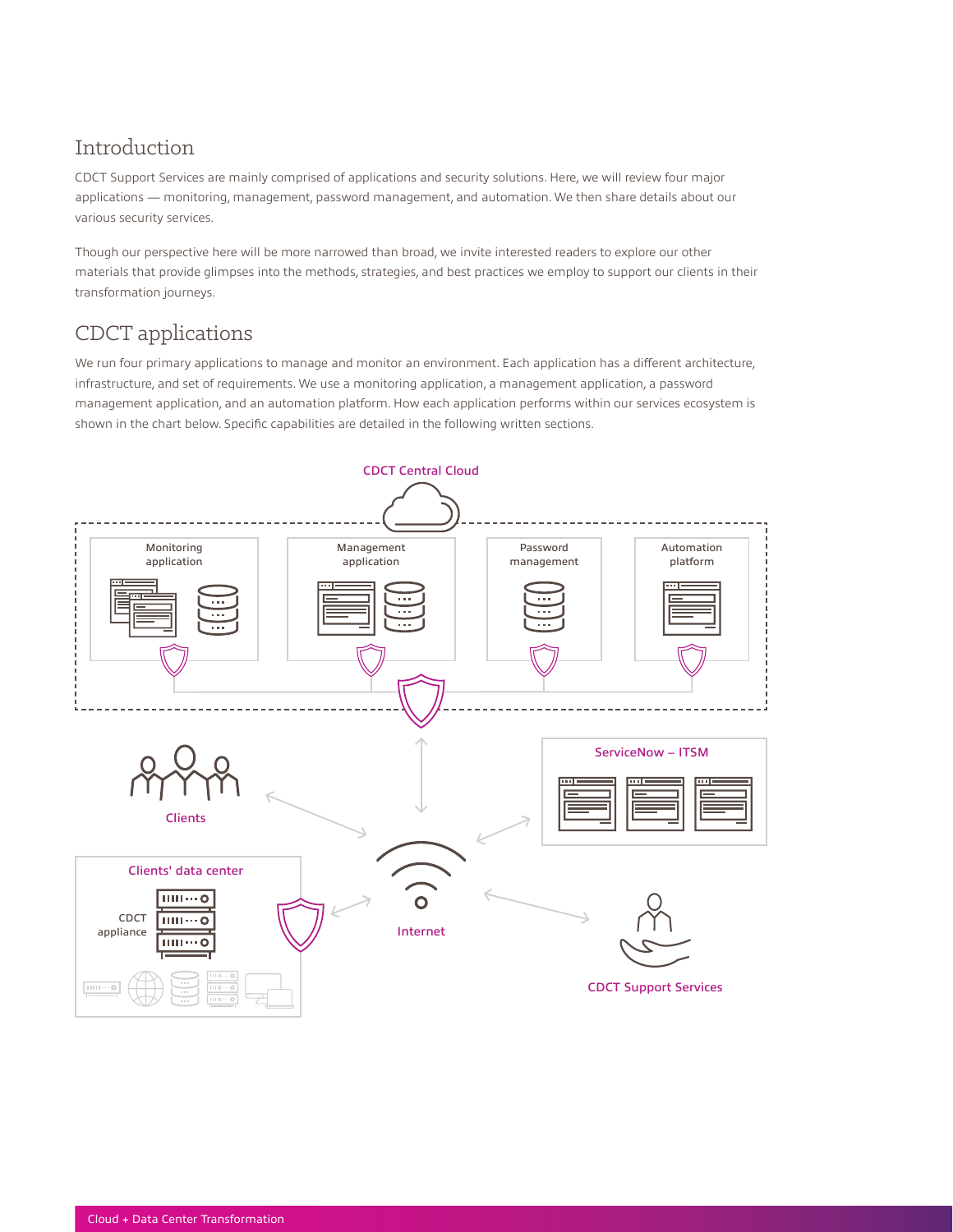### <span id="page-3-0"></span>Monitoring application

The monitoring application discovers and models resources in your environment, immediately creating an assetservice relationship context. Resource Manager, together with plugins, provides advanced performance and availability monitoring, event management, notification, and escalations in a single, intuitive, web-based interface.

The monitoring application is a fully agentless solution that provides unified monitoring without the deployment and maintenance overhead associated with agents. As a Manager of Managers (MOM), it can aggregate events from many different tools, allowing you to view events from throughout your entire environment on a single console.



#### Communication security

The monitoring application calls home via a secure, encrypted connection. This connection is used to send all monitoring data and events to the core monitoring servers for processing. It is important to note this connection is not used to manage client devices.

An SSL session is established with bidirectional authentication (i.e. each side of the connection must present its own certificate). If the SSL/TLS authentication succeeds, encryption/decryption and hash message authentication code (HMAC) key source material is then randomly generated and exchanged over the SSL/TLS connection from both sides of the connection. This mode never uses any key bidirectionally, so each peer has a distinct send HMAC, receive HMAC, packet encrypt, and packet decrypt key. The actual keys are generated from the random source material using the TLS pseudorandom function (PRF). During SSL/TLS rekeying, there is a transition-window parameter that permits overlap between old and new key usage, so there is no time pressure or latency bottleneck during SSL/TLS renegotiations.

We multiplex the SSL/TLS session used for authentication and key exchange with the actual, encrypted, tunnel data stream. This provides the SSL/TLS connection with a reliable transport layer, as it is designed to operate over. The actual IP packets, after being encrypted and signed with an HMAC, are tunneled over UDP without any reliability layer. No IP packets are tunneled over a reliable transport, eliminating the problem of reliability-layer collisions.

#### Docker containers

In recent years, evolving software development practices have fundamentally changed applications. These changes have impacted the underlying infrastructure, tools, and processes needed to properly manage applications throughout the lifecycle. Applications transformed from large monolithic code bases to collections of many small services, loosely assembled together into what is now called a microservices architecture.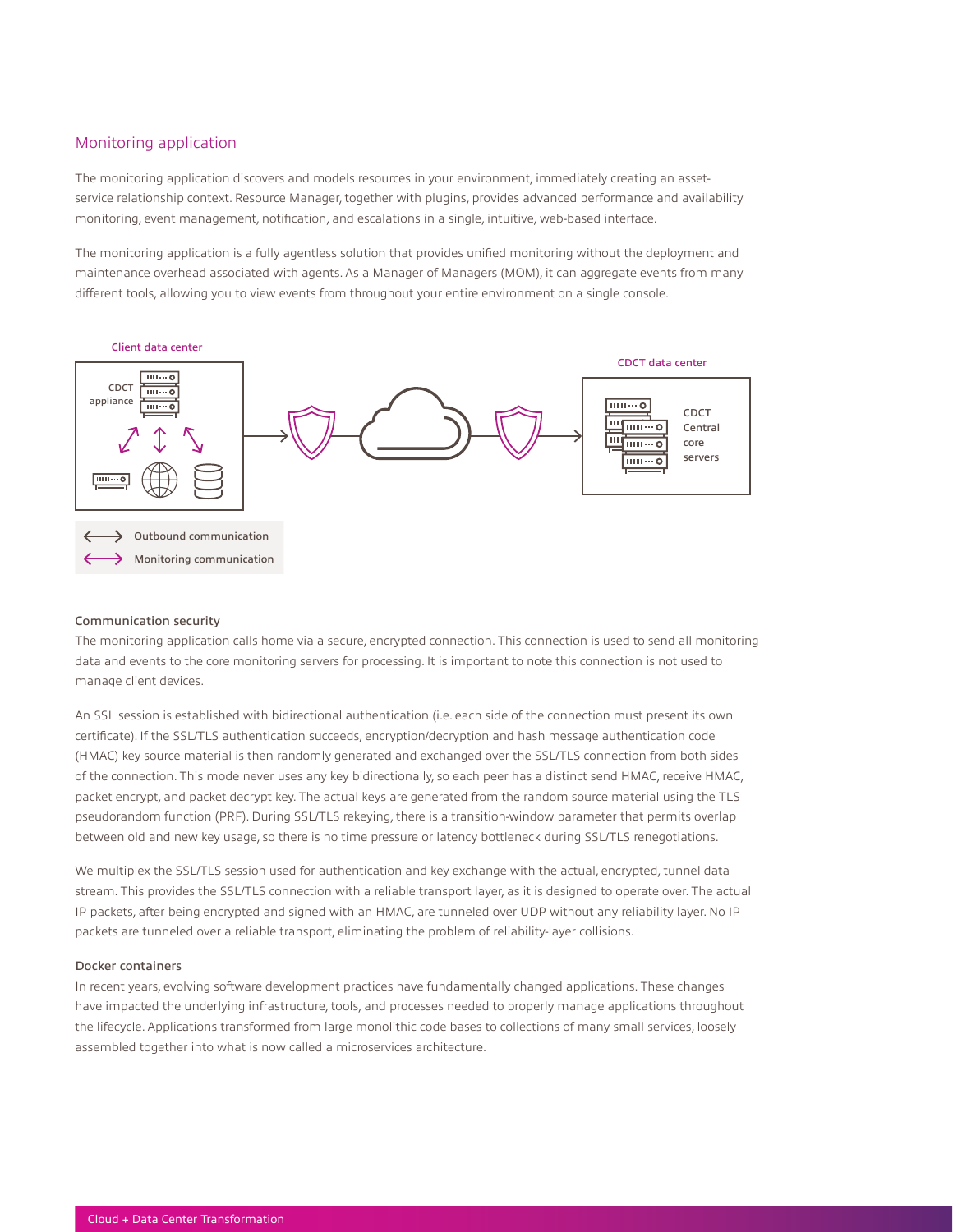<span id="page-4-0"></span>These new applications not only behave differently, but their architecture consequently changes how they are built, deployed, managed, and secured over time. Instead of provisioning large servers to process a few large workloads in virtual machines (VM) or bare metal, collections of small applications are being run across a collection of commodity hardware. With applications sharing the same operating system (OS), containers have risen as the model for packaging these new applications. Fewer OS instances provide significant benefits to the application infrastructure with respect to host resources, costs, and ongoing maintenance. Application security best practices have long recommended layers in order to increase the overall resilience of a system.

Containers provide an additional layer of protection by:

- Isolating the applications and the host
- Working between the applications, themselves, without using incremental resources of the underlying infrastructure
- Reducing the surface area of the host

Containers and virtual machines (VMs) can be deployed together to provide additional layers of isolation and security for application services. Containers facilitate simple applications of patches and updates to the OS, application, and infrastructure layers, and help maintain security compliance.

#### How CDCT monitors devices

While not a complete list, here we share several ways that we monitor devices and environments.

#### ͓WinRM – Windows®

Microsoft's Windows Remote Management (WinRM) is used to monitor Windows devices. WinRM is the Microsoft implementation of WS-Management Protocol, a SOAP-based, firewall-friendly protocol that allows for interoperability of hardware and operating systems from different vendors. To allow for WinRM monitoring, a group policy needs to be pushed.

Apart from WMI, WinRM uses the Intelligent Platform Management Interface (IPMI) driver for hardware management. The IPMI provider and driver enable a user to control and diagnose remote server hardware through Baseboard Management Controllers (BMCs), even when the OS is not running or deployed. Effectively, a BMC is a chip connected to the processor board of a server; it has its own network adapter and can monitor the server in situations even when the server is malfunctioning.

## + SNMP – (Network, Linux®, Unix®, etc)

SNMP is an internet-standard protocol for collecting and organizing information about managed devices on IP networks. Devices that typically support SNMP include: routers, switches, servers, workstations, printers, and more.

SNMP is used to monitor devices that support the protocol, by itself or in conjunction with other protocols like an application program interface (API). We may leverage SNMP v1, v2c, or v3, depending on the device support and needs.

Two considerations to note: SNMPv1 does not support 64-bit SNMP MIBs; and SNMPv3 requires unique Engine IDs to function, which may present issues in some environments with older versions of software code or where cloning is used.

#### ͓API – (VMware, Cisco, NetApp, etc)

An API is a set of routines, protocols, and tools for building software applications. An API specifies how software components should interact, and is used when programming Graphical User Interface (GUI) components. A good API makes program developing easier by providing all the building blocks — a programmer simply needs to put the blocks together. We'll use the vendor's native APIs, at times, to monitor different systems.

#### $+$  SSH – (Linux, Unix)

SSH is a cryptographic network protocol for operating network services securely over an unsecured network. SSH provides a secure channel over an unsecured network in a client-server architecture, connecting an SSH client application with an SSH server. This is used for some devices that do not support SNMP. These devices tend to be older versions of the server OS.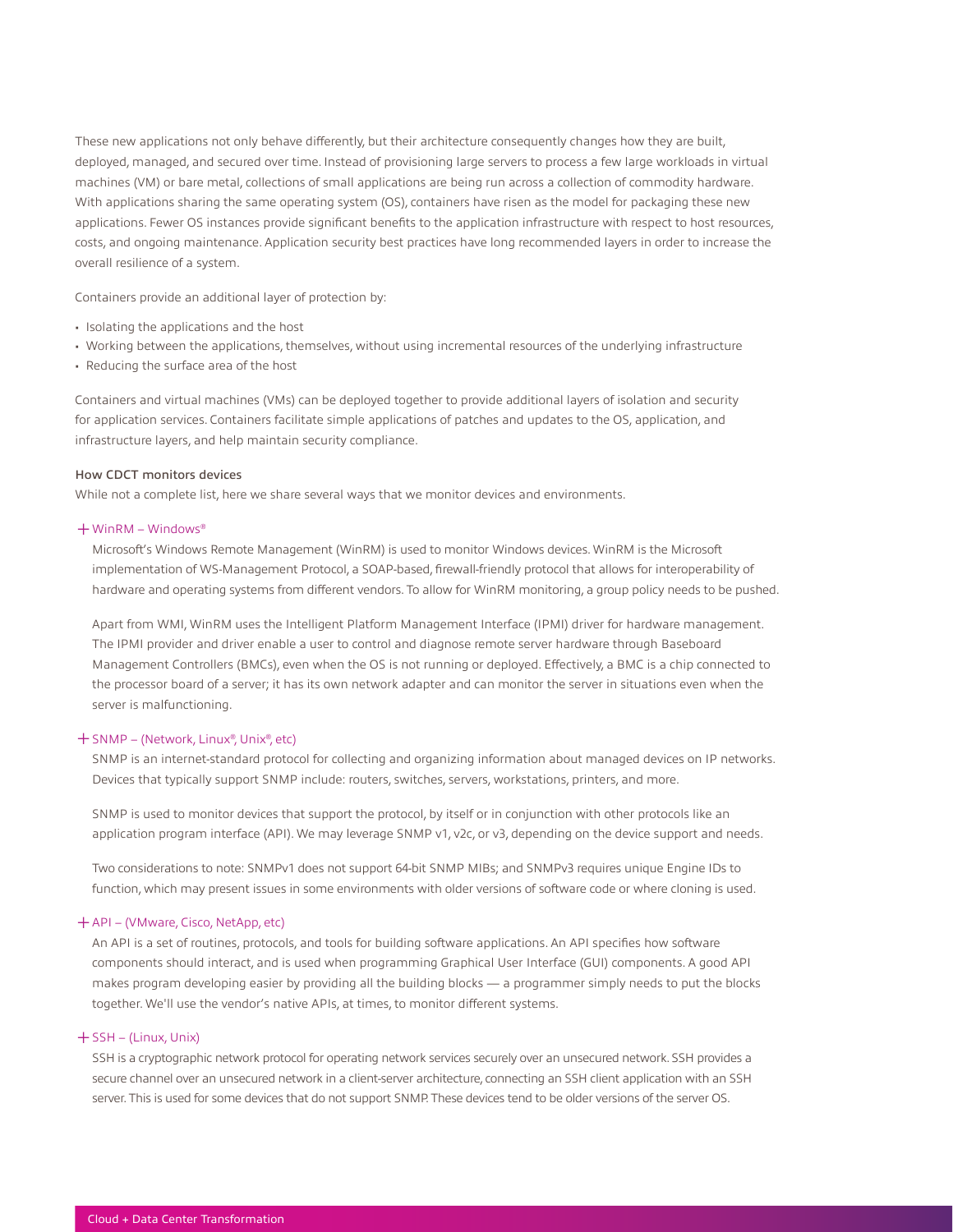### <span id="page-5-0"></span>Management application

This application is used for:

- + Remote device management
- ͓Patch management
- ͓Asset reporting, including but not limited to:
- Software inventory
- Patch-level reporting
- Hardware warranties

CDCT Central is a service provided by CDCT that is used to manage an environment. To understand what impacts it may have on the security of managed networks, it is helpful to learn the components and design of this service.

CDCT Central consists of three major components: probes, agents and CDCT Central core servers.



#### Probes and agents

A probe is a software component that resides on a system within a client's network, behind their firewall, or within their private IP space. Probes provide monitoring and management services for devices on that private network by leveraging industry standard protocols such as Windows Management Instrumentation (WMI), Simple Network Management Protocol (SNMP), Open Database Connectivity (ODBC), and others.

An agent is an additional software component that may be installed on a Microsoft, Mac® OS X® , or Linux host device in order to gather data specific to that local device. Agents are typically installed on all Windows devices to provide full capabilities regardless of the logical placement of that device on the internet.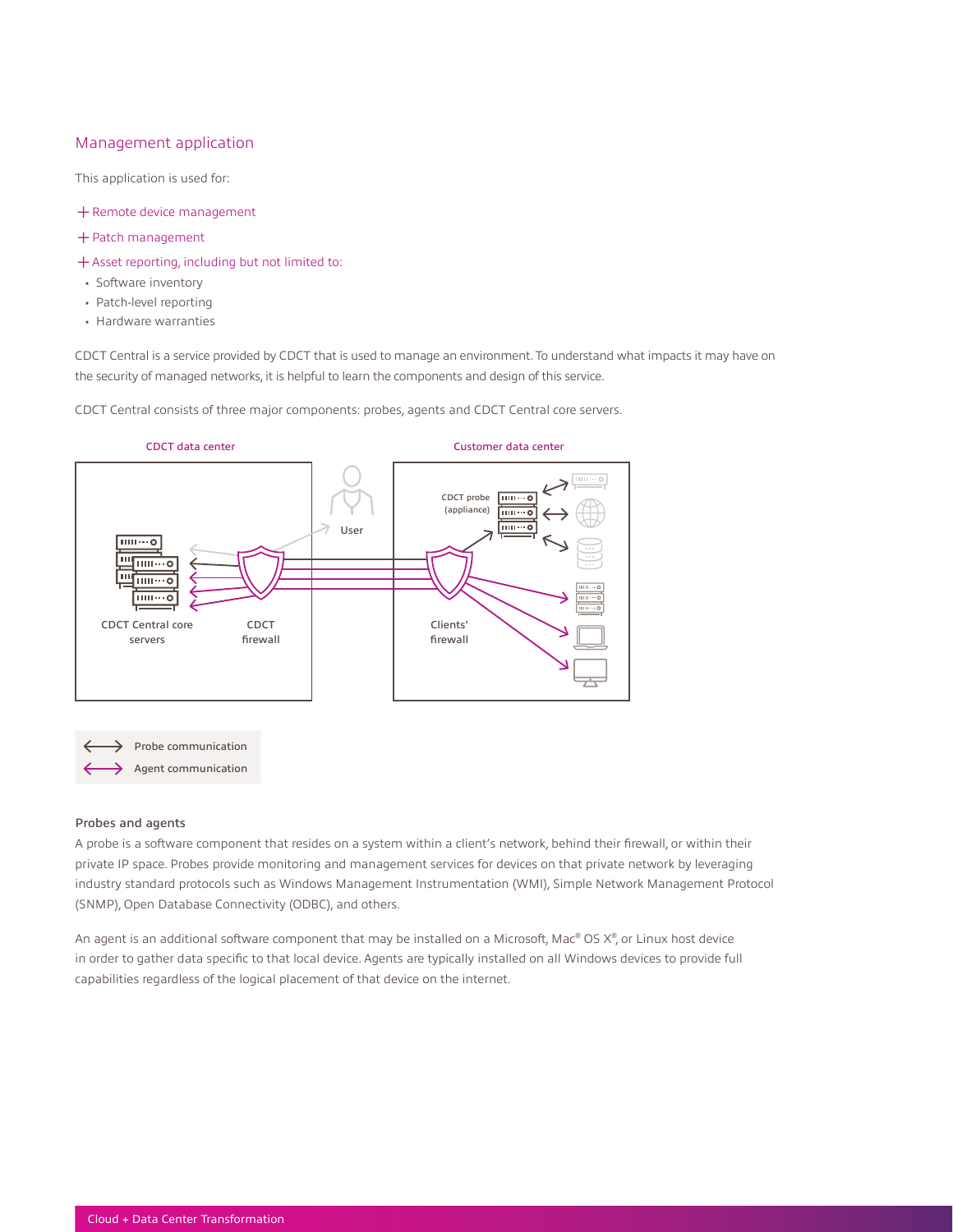#### <span id="page-6-0"></span>Probe and agent communications

Probes and agents communicate with the CDCT Central core server using similar architecture and methods. They leverage client-side, initiated communications, where all data communications begin with an outbound call from the agent or probe.

As a direct result of this architecture, no public IP address, nor port forwarding from the internet to the devices running the probes or agents, is required. Outbound communications from agents to the CDCT Central core server are based on Simple Object Access Protocol (SOAP) and Extensible Messaging and Presence Protocol (XMPP), and are transmitted using the HTTPS protocols on the standard web ports. The nature of these communications allows for the support of standard proxies on the local network.

After the outbound session is established, the agent receives an identifying session ID that is applicable until the session is closed. Agents and probes then open a second (asynchronous) signaling channel leveraging the XMPP protocol (on port 443) to allow the CDCT Central core server to signal agents and probes when actions are necessary (such as to initiate a remote control session). If the XMPP session is terminated abnormally, for example, by a firewall cleaning open sessions, the agent automatically re-creates the session. CDCT Central leverages the XMPP-based communications for control purposes only, not for the transmission of monitored data.

By default, the CDCT Central agent, probe, and XMPP-based communications use HTTPS, TLS-encrypted data, and the strongest cipher suite supported by both the client and the server.

#### Probe as a cache

The CDCT Central probe also acts as a cache location for software installation files such as the agent, AV Defender, and Windows patches. Agents communicate with the probe over TCP 10004 using the .NET remote communication protocol.

#### CDCT Central core servers

Our core servers are the "brains" of the system. As such, they contain a number of components, including: the web interface, the administrator console (AC), the data management system (DMS), the database, and other core system components. In addition to providing an interface for the agents and probes, the DMS is also the business logic layer of the application. All rules that govern how CDCT Central deals with data are executed at this level. All physical data — configuration or monitored — is stored within the relational PostgreSQL database.

CDCT Central core servers are designed and secured in a restricted internet zone, such as a DMZ, and include an integrated firewall to secure the system from unwanted network traffic.

The system is built using industry standard best practices including:

- One-way encryption of stored user passwords
- Input-type checking
- User access permissions
- Protective support for cross-site scripting (XSS) attacks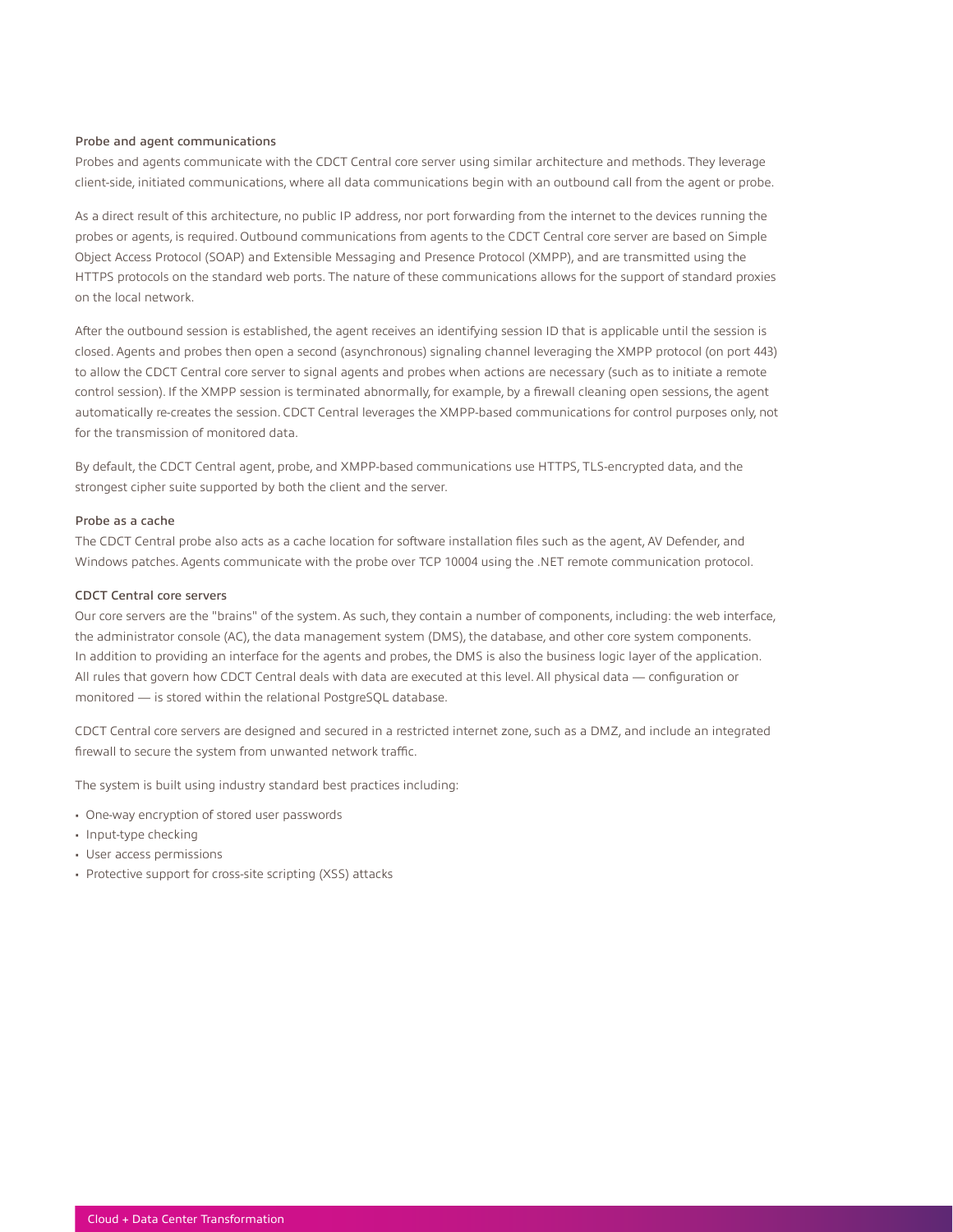#### <span id="page-7-0"></span>Remote control

One of the key features provided by CDCT Central is remote control of any managed device. Because remote control leverages the location of the CDCT Central server on the internet and the outbound communications model provided by agents and probes, it works regardless of the user's location on the internet.

CDCT Central uses several methods to establish encrypted connections from CDCT Central core servers to the remote control target device. DirectConnect and Attended Remote Control sessions use NTR Global, agentless cloud technology while other remote control types use connections established through one of the following protocols:

- ͓Secure Shell (SSH)
- $+$ HTTPS
- ͓User Datagram Protocol (UDP)

The NTR Global cloud technology used by DirectConnect and Attended Remote Control sessions provides multilevel security to protect every point in the remote connection path. Data communication is maintained securely and privately using ISO 27001-certified data centers and a global network of relays that complies with regional Safe Harbor policies and strict international regulations including the Sarbanes-Oxley (SOX) Act, the Health Insurance Portability and Accountability Act (HIPAA), and others mandated for specific industries.

Note: The following ports must be accessible to use DirectConnect or Attended Remote Control for remote control connections:

|            | <b>CDCT Central</b> |                  | Target Device   |                  |
|------------|---------------------|------------------|-----------------|------------------|
|            | Inbound traffic     | Outbound traffic | Inbound traffic | Outbound traffic |
| Port 443   |                     |                  |                 |                  |
| Port 11438 |                     |                  |                 |                  |

For remote control types other than DirectConnect and Attended Remote Control, the first protocol attempted will be an SSH tunnel (TCP on port 22). Should the SSH connection attempt fail, the requesting user and the target system will again attempt to connect to each other through the CDCT Central server using HTTPS on port 443.

After the requesting user and the target system are connected, the remote control tools can then communicate over this encrypted connection as if they were located on the same network subnet. Since the remote control session is outbound from both the user's system and from the device to be remotely controlled, no public IP address nor inbound port forward is required.



Remote control in CDCT Central uses several layers of security. The outbound request model ensures that no inbound ports are required.

Data passed through UDP connections is encrypted using an Advanced Encryption Standard (AES) symmetric algorithm (CDCT Central supports both 128-bit and 256-bit encryption). A new encryption key is generated for every remote control connection, and old encryption keys are never recycled. Both the target device and the CDCT Central core server have to authenticate with each other and exchange encryption keys using a secure channel before the remote control session can begin.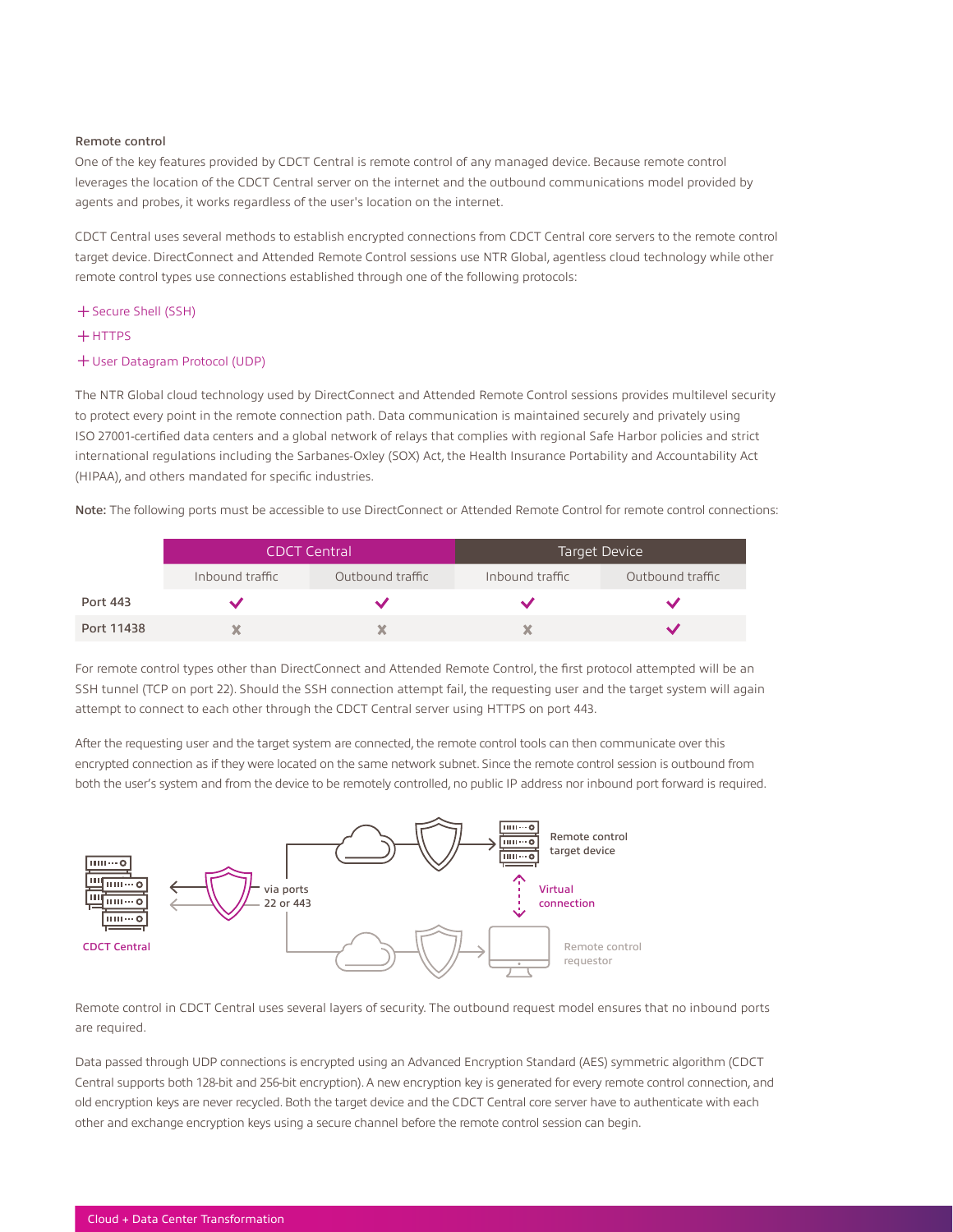<span id="page-8-0"></span>Data passed through SSH connections is encrypted using 128-bit AES-based encryption keys. Data passed through HTTPS connections uses HTTP in combination with Secure Socket Layer (SSL) and Transport Layer Security (TLS). SSL and TLS are cryptographic protocols that provide secure communications on the internet. HTTPS is designed for secure, encrypted communication between different devices as well as secure identification and authentication of the remote device.

No matter which of the three protocols is used, a user name and password are needed in order to access the remote device.

#### Remote control auditing

For each remote access, the requesting user, target device (managed or unmanaged), and session time are logged. Logs are reviewed by our practice manager and are shared with the client as requested. Clients may also initiate and run access reports at any time via the CDCT portal.

#### Secondary remote access

It's impossible to manage physical appliances using the primary remote access, as this action requires the appliance itself. In the event there is an issue with the appliance, we will require remote access to manage the appliance and as a backup connection.

#### Password management

#### Audit reports

Two types of audit reports are used: the user audit report and the secret audit report.

#### ͓The user audit report

The user audit report enables CDCT to easily assess vulnerability when someone exits the client company. This tool records all actions a user makes on what's called a secret. Actions include creating, updating, sharing, etc. We can obtain a relevant report of every secret a specific user accessed, simply by selecting a user and date range. Each secret can then be expired, instantly decreasing the likelihood of a security breach. The user audit report is also helpful in reviewing for appropriate secret use.

#### ͓The secret audit report

Whereas the user audit report focuses on the user, the secret audit report provides accurate details on the secrets themselves. Users can protect sensitive information by monitoring the level of activity on any of their accessible secrets.

#### Database encryption

We use AES 256-bit for encrypting data in the SQL database. AES-256 encryption — the Rijndael algorithm is approved by the U.S. Government and was declared for use by NIST after a 5-year standardization process. AES-256 is the strongest encryption available for password protection software.

#### Login protection

All connections to the password management tool are made via a SSL connection using TLSv1.1 or higher.

We hash and salt user login passwords using a randomly generated salt and the SHA-512 hashing algorithm. While SHA-1 is secure, given the compute power of modern technologies, it is not as secure as previously thought.

To further tighten security, a username and password is required with every login request, which incorporates authentication against Active Directory® and enforces two-factor authentication.

#### ͓SHA-512 hashing algorithm

User passwords are hashed in the database using the SHA-512 hashing function. A hash function differs from an encryption method in that a hash function, when used correctly, is computationally infeasible to reverse.

Hashing algorithms are mathematical functions that convert inputted text values to a hash digest. Even the smallest change of the input text produces radically different hashed values. This guarantees that if two users choose the same password, their hash value in the database will not be the same.

Hashing is an essential security requirement to ensure that authentication credentials are not exposed. We also use random salts and multiple hash iterations to prevent brute-forcing or the use of rainbow tables.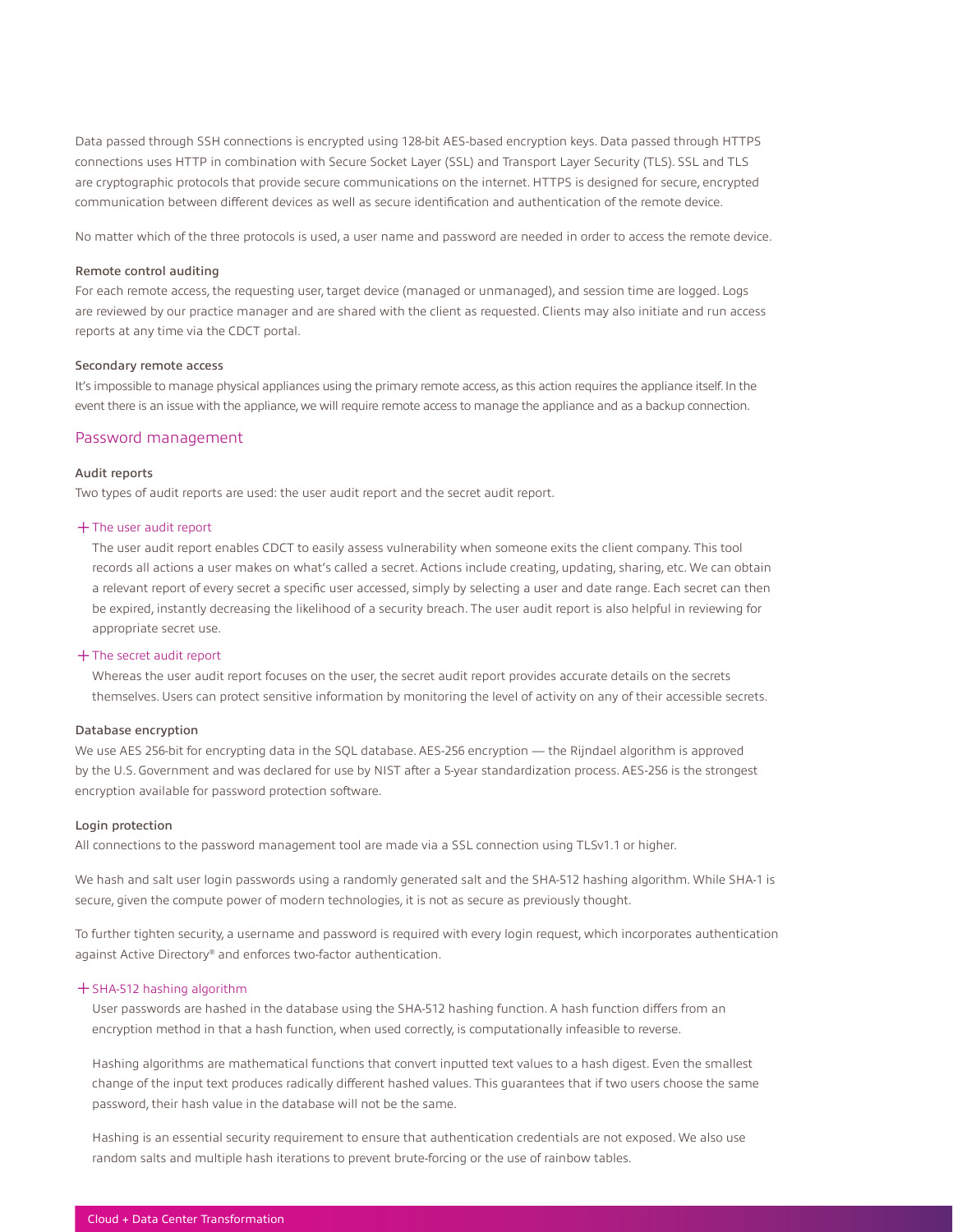#### <span id="page-9-0"></span>Password requirements

Our security policy and best practices dictate the password requirements for passwords entered into the database.

We have enabled the following password-related functions:

- Secure passwords can be automatically generated when creating a secret by using template settings.
- Templates can be configured to use specific characters and password length to create strong passwords.
- Password history can be enabled to keep a full history of all previous passwords.

The "copy to clipboard" and automatic, password-changing functions make it feasible to have 100-character, randomly generated passwords. This improves security, as long, complex passwords are tedious to write down or type.

Password requirements can be set for different variations of characters and symbols, for example: two uppercase letters, two lowercase letters, etc.

Password compliance reports help track and enforce requirements on passwords when they are generated, added, or edited.

#### ͓Role based access control (RBAC)

We use RBAC so that each role is designated an appropriate set of permissions. Every user and group is assigned to one or more roles within the password management tool. RBAC ensures strict, granular access to sensitive information.

#### Password Heartbeat

Password Heartbeat gives an effective, in-time way to monitor credentials across all of our clients. This helps to ensure we are able to respond to any event in a timely manner.

Heartbeat automatically tests a secret's credentials at set intervals and alerts administrators if credentials are changed outside of the password management tool. Heartbeat also signals when an administrator changes a privileged password.

#### Expire secrets

Any secret template can be set to expire within a fixed-time interval. For a secret to expire, a field must be selected as the target for interval changing. For example, a secret template for Active Directory accounts might require a change on the password field every 90 days. If the password remains unchanged past the length of time specified, that secret is considered expired and will appear on the expired secrets dialogue on the home page.

Secret expiration provides additional security by reminding users when sensitive data requires review. This can also be useful for meeting compliance requirements that mandate certain passwords be changed on a regular basis. When expiration is combined with remote password changing, we can completely automate the process of regularly changing entire sets of passwords to meet security needs.

#### Request access

Access to sensitive secrets are managed with request access. When this feature is applied, users must request access to a secret, from a predetermined approval list of groups/users. An email is sent to everyone on the list notifying them of the request, which can then be approved or denied by any of the members. Access will be granted for a set time period as determined by the approver.

All requests, approvals, and denials are fully audited. The user can enter a reason with their request to explain the need for the password. The reason field can also be used to enter a tracking number from a change control or task management system.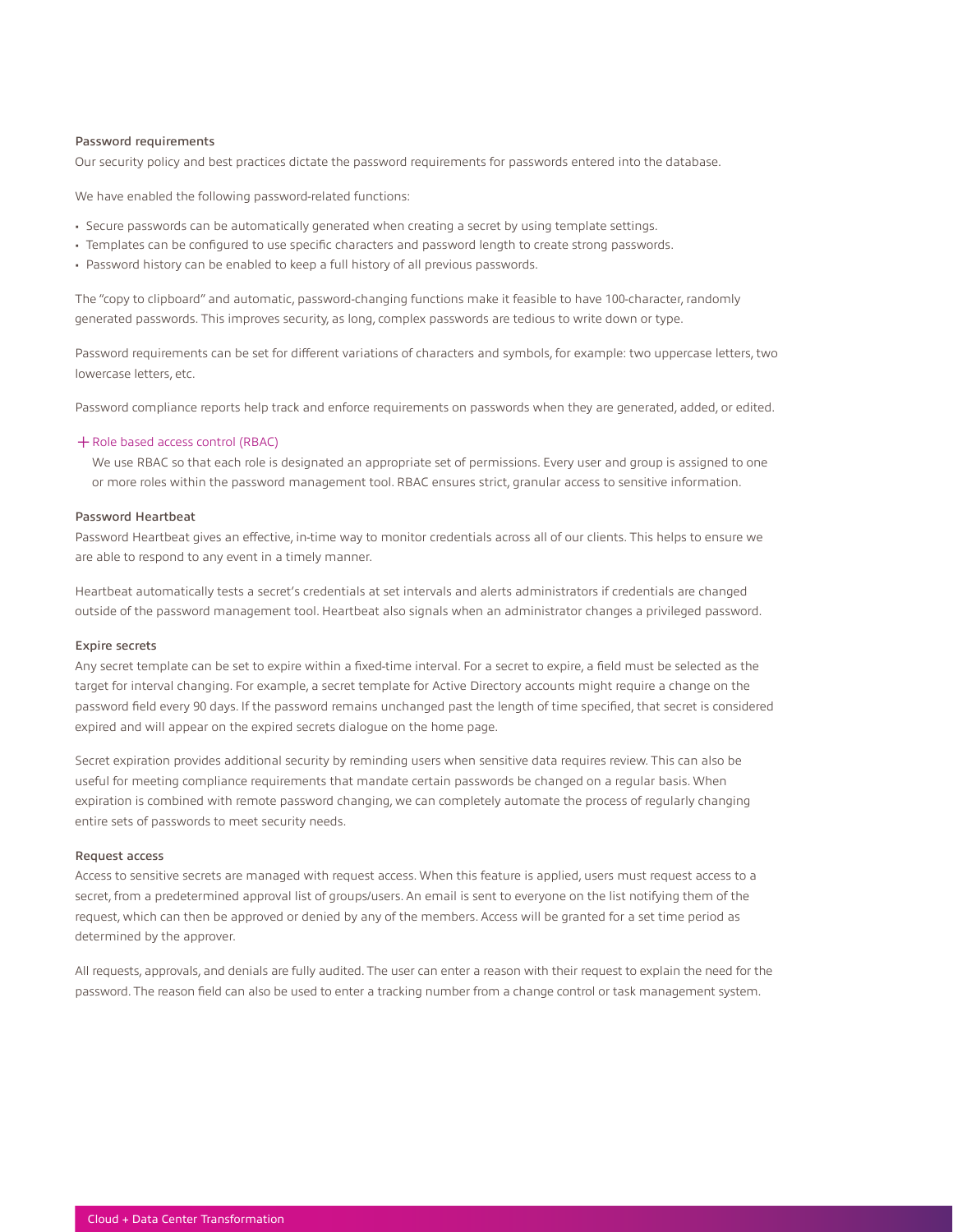## <span id="page-10-0"></span>CDCT appliance

#### Physical appliance

The CDCT appliance requires a 1U section of a server rack. The appliance has dual hot-plug 350W power supplies capable of handling a 120V – 240V power source. The appliance uses two network connections; one will be used to monitor the environment and the second connection is for management. Both connections are set up to fail over to the other Network Interface Controller (NIC) in the event of a failure. The appliance builds a secure tunnel back to CDCT to send metadata for analytics and alerting. It is expected that this tunnel will use between 0.063KB/s – 0.126KB/s for outbound traffic and between 0.001KB/s – 0.002KB/s for inbound traffic per device being monitored.

#### What runs on the appliance?

The CDCT appliance runs ESXi and hosts virtual appliances (standard is four virtual appliances). These virtual appliances have the capabilities of monitoring and managing an environment. Each virtual appliance runs a hardened version of either CentOS® or Windows Server® .

### Appliance security

We use two principal methods for securing the appliance. The first approach is prevention; by hardening the appliance, the risk of the appliance becoming compromised is reduced. The second method is detection; by employing a host-based intrusion detection system, we can be alerted to changes being made to the appliance.

#### Device hardening

The hardening process guidelines are:

- Disable unnecessary service
- Enforce a strong password policy
- Limit access to privileged accounts
- Restrict root access to the console (CentOS) only
- Allow remote access only via secure connections

#### Host-based intrusion detection system (HIDS)

In the case where an intrusion has been detected, CDCT is immediately alerted and will investigate the alert. HIDS offers: a powerful correlation and analysis engine, log analysis integration, file integrity checking, Windows registry monitoring, centralized policy enforcement, rootkit detection, real-time alerting, and active response.

## CDCT security

Security is an ever-changing and always critical component of an IT organization. We consistently adapt existing security services, add new ones, and stay current on ways to be proactive in this field. Below are a number of our specific security offerings that bring our clients peace of mind.

#### Security incident response

A security incident response team responds to client security concerns. Calls are received 24/7/365 on the Support Services Security main phone line at 952.260.5715.

#### Role based access control (RBAC)

CDCT Support Services ensures role based access control (RBAC). This means that users are assigned privileges based on job classification or function, not per specific employee demand, request, or preference.

#### SIEM

Our security solution offers around-the-clock protection. Through manual and automated daily log analysis, our security team proactively detects suspicious activity in the environment and coordinates course-corrections. The team is also ready 24/7/365 to field client security calls.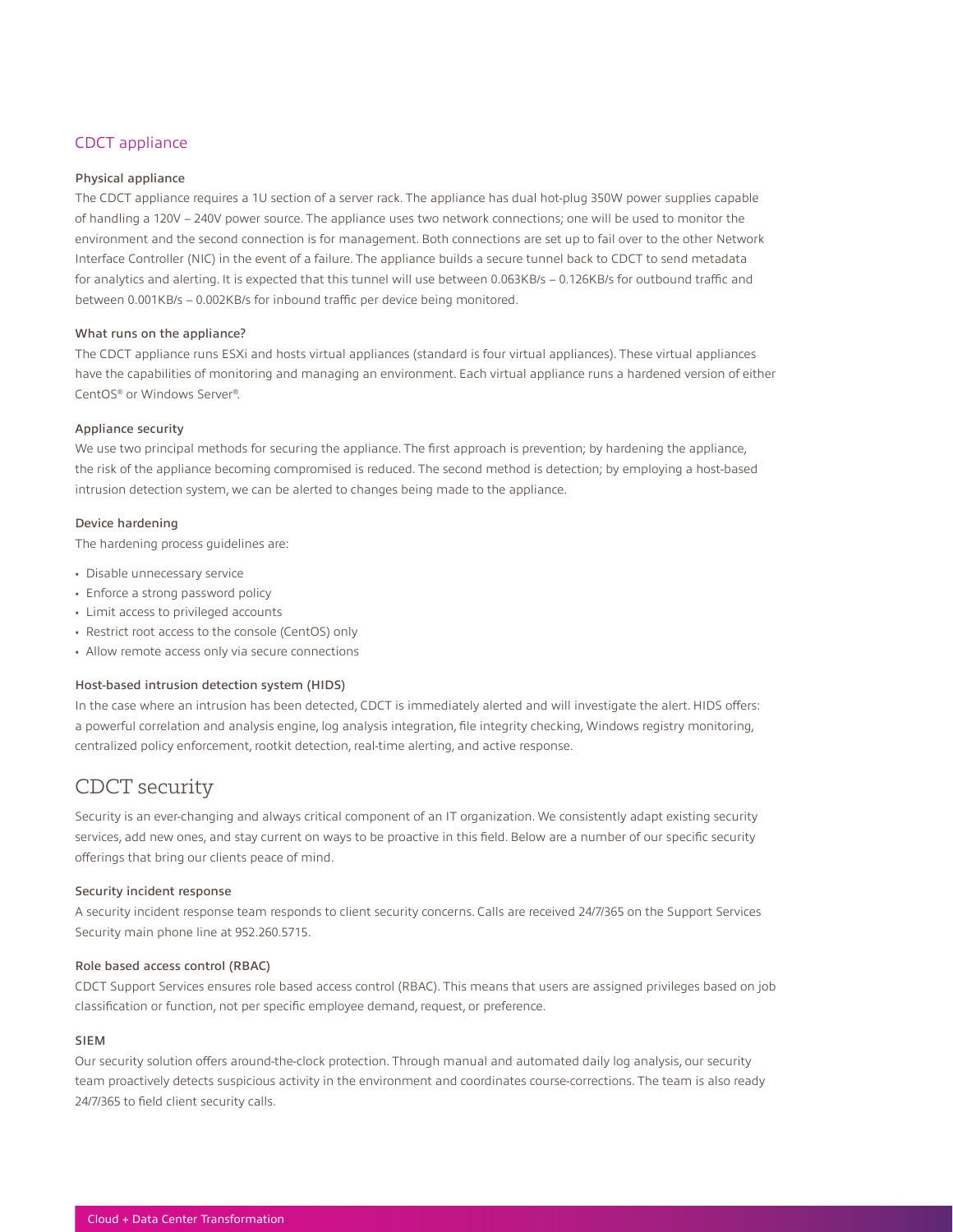#### <span id="page-11-0"></span>Vulnerability scanning

Regular vulnerability scans are performed — internally and externally — on the operating system, web application, and databases in the environment using a variety of tools. Also, our security teams subscribe to newsfeeds, monitor vendor websites, and review other relevant sources to stay constantly abreast of potential vendor flaws and new patches.

#### Penetration testing

Penetration tests conducted by carefully selected industry experts are performed on the environment on a regular basis. In fact, such testing is part of our security risk assessment review that begins during the design phase.

#### Network security

Our network provides significant protection against traditional network security issues such as:

#### ͓Edge firewalls

Edge firewalls protect from Denial of Service (DoS) attacks, including distributed, flooding, and software/logic attacks. The networks are multi-homed across a number of providers to achieve internet-access diversity. When unauthorized port scanning is detected, it is stopped and blocked from reoccurring.

#### + Advance threat protection

Advance threat protection (ATP) combines multiple technologies to identify and block outgoing traffic to command-andcontrol hosts. Clients have the option to conjoin ATP with web protection to improve protection through cloud-based, selective sandboxing.

#### ͓Web application firewalls

Web application firewalls protect our web servers and apps. Reverse proxy authentication provides an added layer of security for enterprise applications. This helps to prevent hacking from Structured Query Language (SQL) injection, crosssite scripting, directory traversal, cookie tampering, and much more.

#### ͓Firewalls

In addition to outside-facing firewalls, every server is equipped with a firewall with dedicated rule sets. Rules only allow necessary, internal and external, traffic to a server. Rule sets are regularly reviewed to ensure only required firewall rules are in place. When a change is needed, it must go through a formal change management review process.

#### ͓Web protection

The latest web threats are blocked using advanced techniques like JavaScrip® emulation and Live Protection cloud lookups, which detect malicious web code before it even reaches the browser. Web protection also prevents infected systems from calling home with sensitive data. Our engine inspects all Hypertext Transfer Protocol (HTTP), Hypertext Transfer Protocol, Secure (HTTPS), and File Transfer Protocol (FTP) traffic, including active content like Active X, Flash® , cookies, VBScript, Java® , and JavaScript.

#### Physical security

CDCT's state-of-the-art data centers use innovative architectural and engineering approaches developed from many years of experience designing, constructing, and operating large-scale infrastructure. Our data centers are housed in nondescript facilities where physical access is strictly controlled both at the perimeter and at building ingress points by professional security staff, video surveillance, intrusion detection systems, and other electronic means.

Authorized staff must pass two-factor authentication a minimum of two times to access data center floors. Access to the data center and the information is only provided to employees and contractors who have a legitimate business need for such privileges. All visitors and contractors are required to present identification and are signed in and escorted by authorized staff. When an employee no longer has a business need for access privileges, such privileges are immediately revoked. All physical access to data centers by employees is logged and routinely audited.